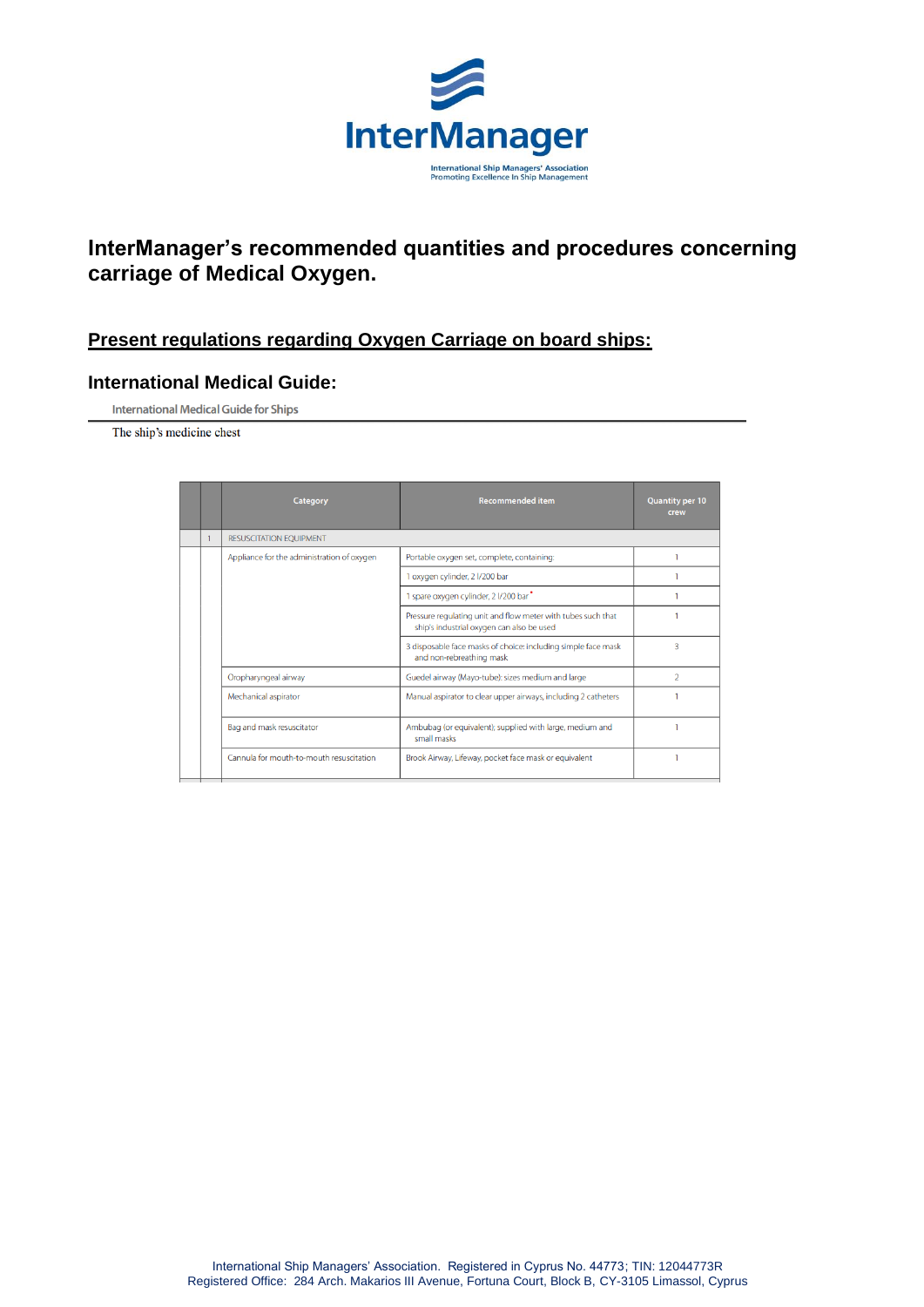

#### **MFAG requirements for ships carrying dangerous goods:**

Medical First Aid Guide

|                                                                                                                                                                    |                                                                                                                                                 |                                       | List of equipment                                                                                 |                                                    |             |  |  |
|--------------------------------------------------------------------------------------------------------------------------------------------------------------------|-------------------------------------------------------------------------------------------------------------------------------------------------|---------------------------------------|---------------------------------------------------------------------------------------------------|----------------------------------------------------|-------------|--|--|
| Column A                                                                                                                                                           | of the following table shows the recommended minimum requirements for ships when casualties cannot be<br>hospitalized on shore within 24 hours. |                                       |                                                                                                   |                                                    |             |  |  |
| Column B                                                                                                                                                           | shows the recommended minimum requirements for ships when casualties can be hospitalized on shore<br>within 24 hours.                           |                                       |                                                                                                   |                                                    |             |  |  |
| Column C                                                                                                                                                           | within 2 hours.                                                                                                                                 |                                       | shows the recommended minimum requirements for ships when casualties can be hospitalized on shore |                                                    |             |  |  |
|                                                                                                                                                                    | Recommended minimum quantity                                                                                                                    |                                       |                                                                                                   | Reference                                          |             |  |  |
|                                                                                                                                                                    | Equipment                                                                                                                                       | A                                     | в                                                                                                 | C                                                  |             |  |  |
| Guedel airway<br>size 2<br>size 3<br>size 4                                                                                                                        |                                                                                                                                                 | 2<br>$\overline{c}$<br>$\overline{2}$ | $\overline{2}$<br>$\overline{2}$<br>$\overline{2}$                                                | $\overline{2}$<br>$\overline{2}$<br>$\overline{2}$ | Appendix 3  |  |  |
| IV cannula (size 1.2)                                                                                                                                              |                                                                                                                                                 | 10 <sup>1</sup>                       | 10                                                                                                | none                                               | Appendix 13 |  |  |
| IV set                                                                                                                                                             |                                                                                                                                                 | 10                                    | 10                                                                                                | none                                               | Appendix 13 |  |  |
| Needles size 0.8                                                                                                                                                   |                                                                                                                                                 | $100 -$                               | 50                                                                                                | 10                                                 |             |  |  |
| Simple face mask (allowing up to<br>60% oxygen), disposable<br>Valve and bag manual resuscitator.                                                                  |                                                                                                                                                 | 10                                    | 10                                                                                                | $\overline{2}$                                     | Appendix 3  |  |  |
|                                                                                                                                                                    |                                                                                                                                                 | $\mathfrak{p}$                        | $\overline{2}$                                                                                    | $\overline{2}$                                     | Appendix 3  |  |  |
| Oxygen cylinder                                                                                                                                                    |                                                                                                                                                 | 40 L/200 bar <sup>*</sup>             | 40 L/200 bar"                                                                                     | none                                               | Appendix 3  |  |  |
| Portable oxygen-giving set ready<br>for use<br>Spare portable oxygen cylinder<br>Rectal infusion set catheter<br>(26 French gauge)<br>Syringes<br>$2$ mL<br>$5m$ L |                                                                                                                                                 | $+$<br>(2 L/200 bar)                  | (2 L/200 bar)                                                                                     | ۰                                                  |             |  |  |
|                                                                                                                                                                    |                                                                                                                                                 | (2 L/200 bar)                         | ď.<br>(2 L/200 bar)                                                                               | х                                                  |             |  |  |
|                                                                                                                                                                    |                                                                                                                                                 | A.                                    | none<br>none                                                                                      | none<br>none                                       | Appendix 13 |  |  |
|                                                                                                                                                                    |                                                                                                                                                 | 100<br>10                             | 50<br>10                                                                                          | 10 <sup>°</sup><br>none                            |             |  |  |

"A minimum of 44 L/200 bar oxygen of which there should be at least:

. One complete portable set with 2 L/200 bar oxygen ready for use with a spare cylinder of 2 L/200 bar and

• One complete portable set with 2 1.200 bar by germeady for due with a space symbol net fowmeter unit (two ports) for supplying of<br>• One oxygen cylinder of 40 L/200 bar (at ship's hospital, assembled for direct use) with One oxygen cylinder of 40 L/200 bar (at ship's hospital, assembled for direct use) with one howmeter unit (two ports) for supprying or<br>oxygen for two persons at the same time. If more than one non-portable oxygen cylinder

#### **Recommendation details:**

Ship Managers wishing to improve Medical Oxygen situation on board of their vessels could consider minimum carriage requirements on board all ships where casualties cannot be hospitalized on shore within 24 hours, in addition to the 2L/ 200 bar oxygen cylinders:

- 1. Oxygen Cylinders: 2 x 40L/ 200 bar
- 2. Oxygen concentrator with flow capacity of 8-10 litres/min

#### **Rationale:**

A study was conducted on potential and confirmed Covid-19 cases on board in the fleet of one manager (Anglo-Eastern Ship Management managing 650 vessels).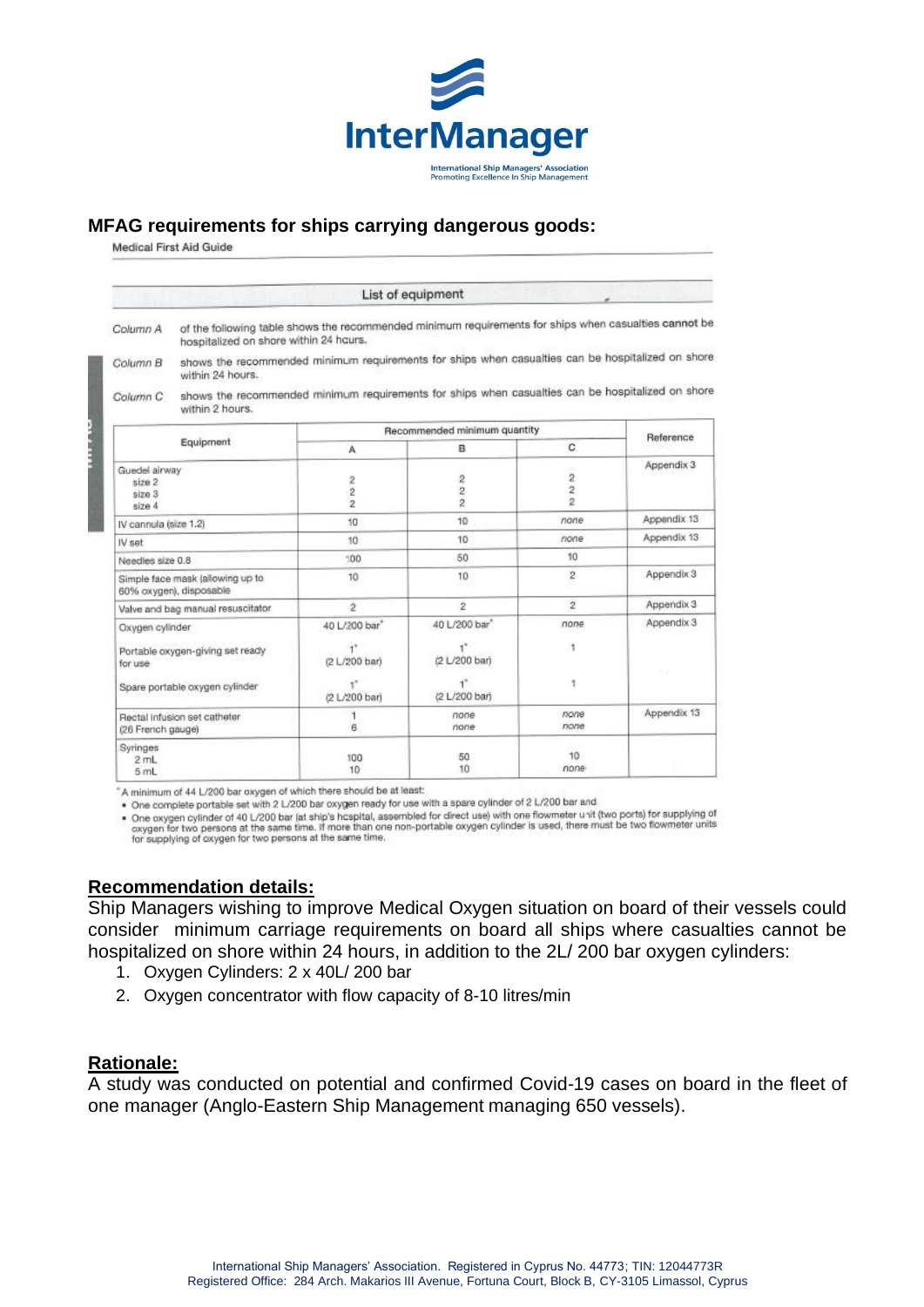

# Potential Covid-19 Cases Onboard



In critical cases where the oxygen saturation levels of the patient had dropped below required levels, medical oxygen was administered. All the cases where administration of medical oxygen was required were either disembarked or had to be medically evacuated for further management at a tertiary care setup.

## **Highlights of three critical cases:**

| <b>Critical Cases</b> | Case I                                                                                                                                                                                       | <b>Case II</b>                                                                                                                                                                                 | <b>Case III</b>                                                                                                                                                                                                                                                                                                                    |
|-----------------------|----------------------------------------------------------------------------------------------------------------------------------------------------------------------------------------------|------------------------------------------------------------------------------------------------------------------------------------------------------------------------------------------------|------------------------------------------------------------------------------------------------------------------------------------------------------------------------------------------------------------------------------------------------------------------------------------------------------------------------------------|
| Oxygen                | $1-2L/min$                                                                                                                                                                                   | 5L/ min intermittently<br>during the initial period<br>followed by continuous                                                                                                                  | 6L/ min (SpO <sub>2</sub> was 80%)                                                                                                                                                                                                                                                                                                 |
| administered          | intermittently till<br>disembarkation                                                                                                                                                        |                                                                                                                                                                                                | 2L/min (SpO <sub>2</sub> was > 96%)                                                                                                                                                                                                                                                                                                |
|                       |                                                                                                                                                                                              | administration for few<br>hours before                                                                                                                                                         | Later at 5L/ min (to keep SpO <sub>2</sub><br>at 94% - 95%)                                                                                                                                                                                                                                                                        |
|                       |                                                                                                                                                                                              | disembarkation                                                                                                                                                                                 | Continuous for last 4-5 hours till<br>Medivac                                                                                                                                                                                                                                                                                      |
| <b>Nearest Port</b>   | Less than 24<br>hours                                                                                                                                                                        | 45-50 hours to port                                                                                                                                                                            | 72-80 hours to nearest port/<br>Medivac                                                                                                                                                                                                                                                                                            |
| <b>Disembarkation</b> | Was safely<br>disembarked with<br>$SpO2$ levels<br>>95%                                                                                                                                      | Was safely<br>disembarked with SpO <sub>2</sub><br>levels at 93% - 94%                                                                                                                         | Was safely evacuated by<br>helicopter to shore with SpO <sub>2</sub><br>levels of 94%                                                                                                                                                                                                                                              |
| <b>Remarks</b>        | Timely<br>administration of<br>intermittent<br>oxygen carried<br>out to keep<br>healthy levels. It<br>was known that<br>vessel was close<br>to shore for<br>disembarking the<br>crew member. | Vessel had to proceed<br>at maximum speed to<br>the nearest port to<br>ensure that crew<br>member gets immediate<br>shore assistance; and<br>to ensure that oxygen<br>supply does not run out. | On Day 5, SpO <sub>2</sub> levels of crew<br>member dropped to 80%-86%,<br>when ship was on trans-Atlantic<br>voyage, and nearest port was<br>3.5 days away. Oxygen<br>administration was managed<br>judiciously to ensure stable<br>SpO <sub>2</sub> levels till crew member<br>was transferred ashore for<br>further management. |

International Ship Managers' Association. Registered in Cyprus No. 44773; TIN: 12044773R Registered Office: 284 Arch. Makarios III Avenue, Fortuna Court, Block B, CY-3105 Limassol, Cyprus